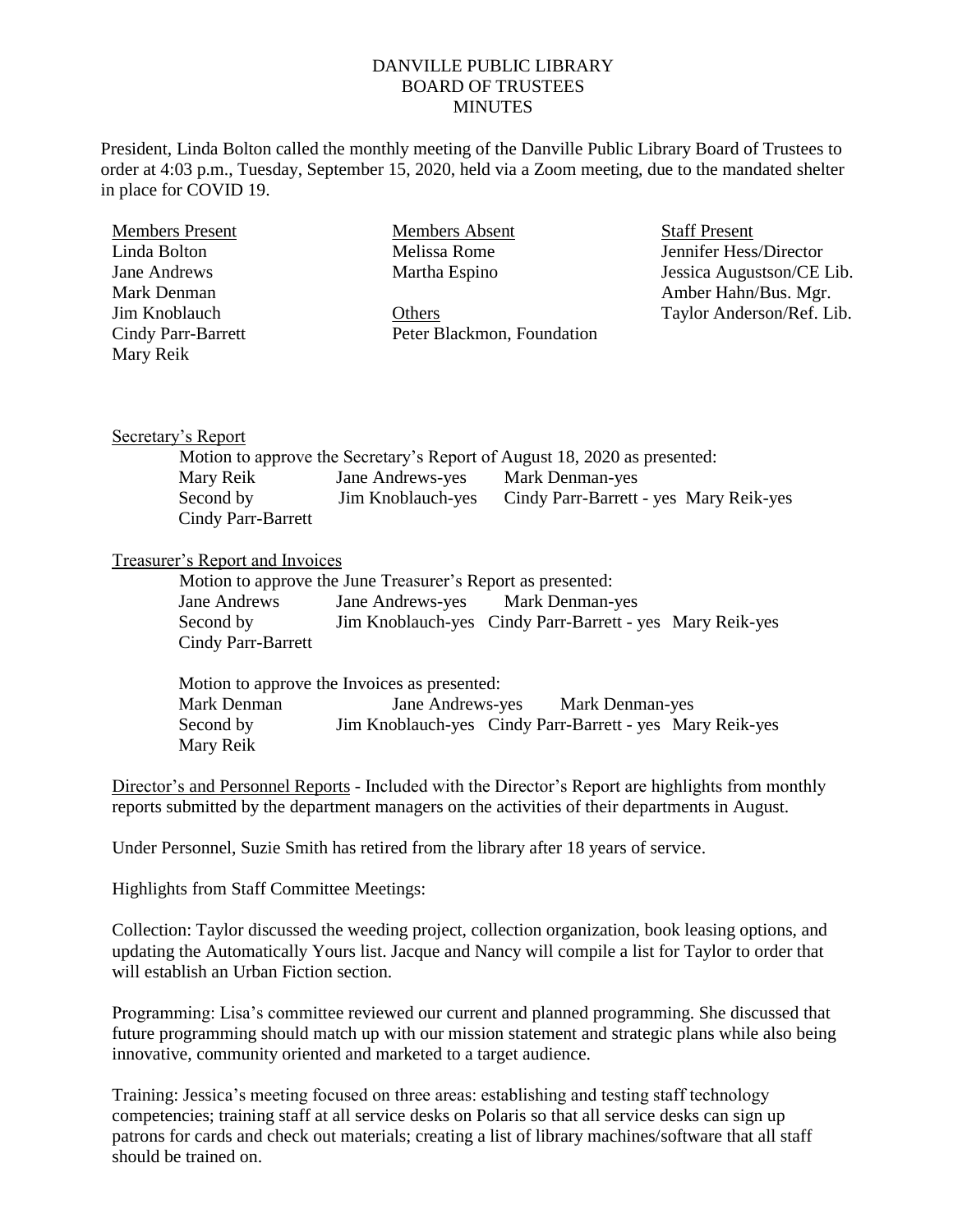Technology: Josh led discussion focused primarily on credit/debit technology. Strategic Planning: Johnson's committee reviewed the current strategic plan and started brainstorming on future ideas. Library Card Recruitment: Mary Jane and I held this meeting early to prep for September's Library Card Sign-up Month. Staff researched all things Wonder Woman, as she is this year's ambassador. I worked with Enlightening Fashion to once again design special t-shirts, which staff had the option to purchase.

Johnson worked with Mad Goat Coffee to establish two special "Card and Coffee" dates, to recruit outside the library. Amara gathered a list of decorations, which we purchased and Circulation staff used to decorate the lobby (and Bob!)

# Committee Reports

Finance Committee – Committee Chair Jim Knoblauch reported that the Finance Committee met immediately before the board meeting. Discussed Proposed Levy Request and the Updated Foundation Request. The Finance Committee had no action items to present.

The Finance Committee's next meeting will be held on Tuesday, October 20, 2020, at 3:45 p.m. via Zoom Meeting.

Page 2 July 28, 2020 Board Minutes

## Policy Committee --

- Action Item: Revise Code 5576, Employee and Volunteer Postings on Social Media Sites. Revision to reflect employee social media use that prohibits employees to disclose library information or discuss the Library in a derogative way.
- Action Item: Approve Restore Illinois Phase 4 Service and Personnel Manual. Revision to add in policy and procedures for COVID-19.
- Action Item: Revise Code 3330, Fines and Fees. Revisions to add that no late fines will be assessed, with the provision that patrons will still be responsible for lost or damaged books and tech rentals will remain at \$5 a day.

The Policy Committee's next meeting will be held on Tuesday, November 10, 2020, at 4:15 p.m. via Zoom Meeting.

Building Committee – the Building Committee had no action items to present.

The Building Committee's next meeting will be held on Tuesday, October 13, 2020, at 4:15 p.m. via Zoom Meeting.

### Old Business – none.

New Business – Discussed the 2021 Per Capita Grant. The Application has not went live yet, but certain standards require us to review the *Standards for Illinois Public Libraries.* The Board will review two chapters each month, prior to board meetings and will discuss/review at that point.

Discussed a Google Drive for the Board to have easy access to library policies, calendars, etc. – The Board would like to do this.